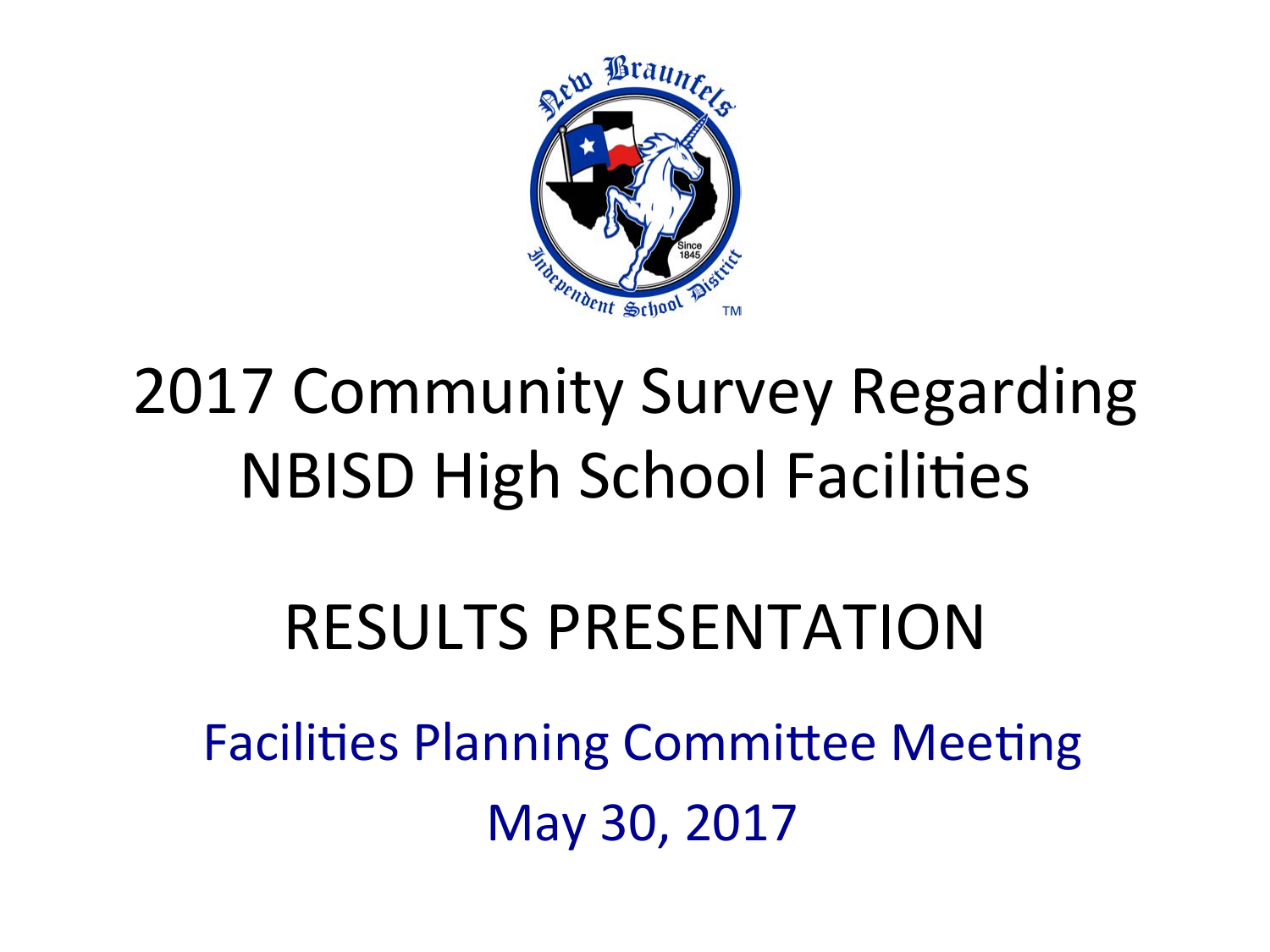# OVERVIEW

- Survey opened May 5-19, 2017
- Invites emailed to all parents and staff
- Notifications sent to local media, posted online, emailed and shared with committee to post on social media
- Resulted in 1,203 responses
- Received 263 comments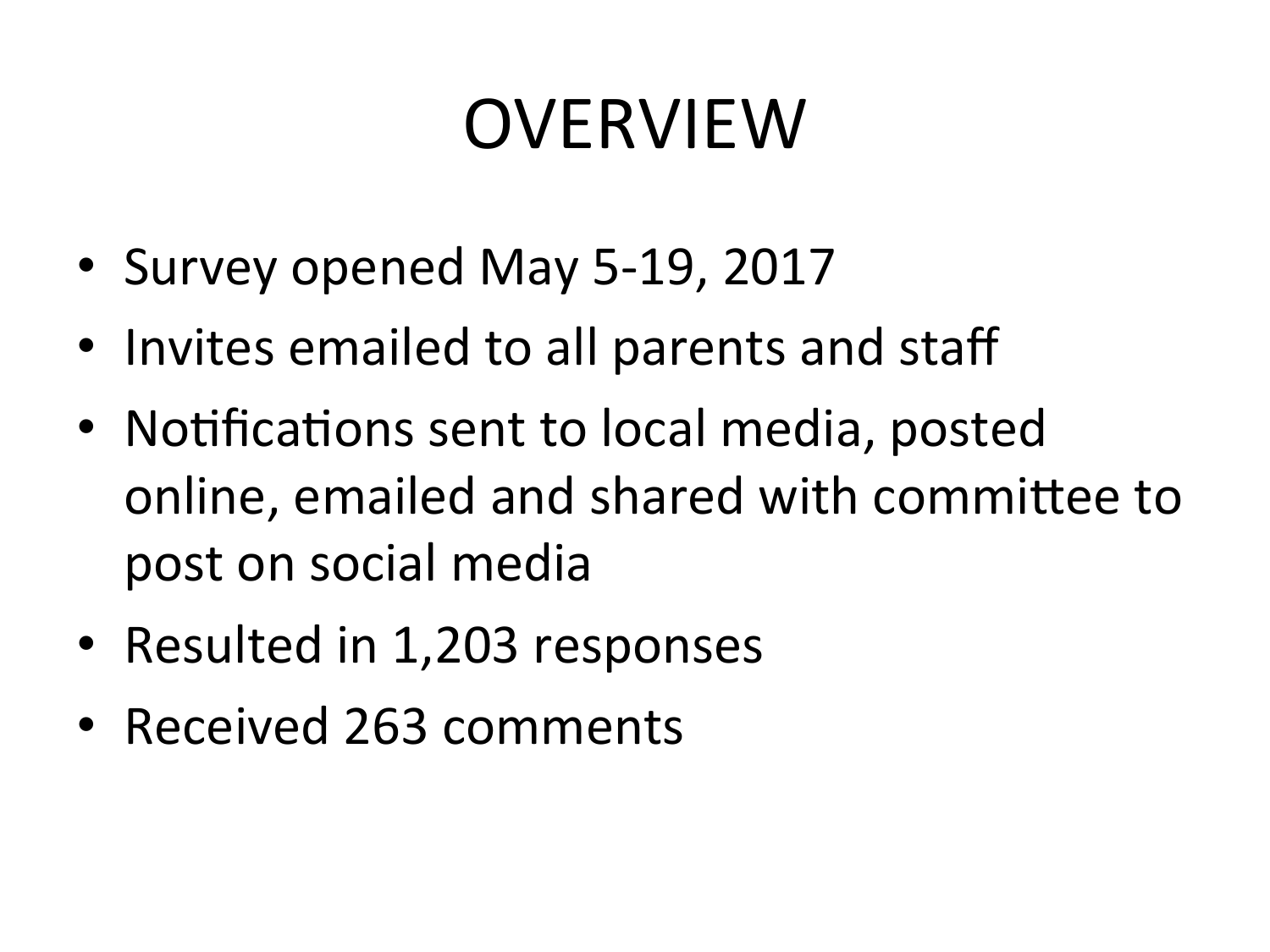#### Select the stakeholder group you most identify with? Select one.

1203 responses



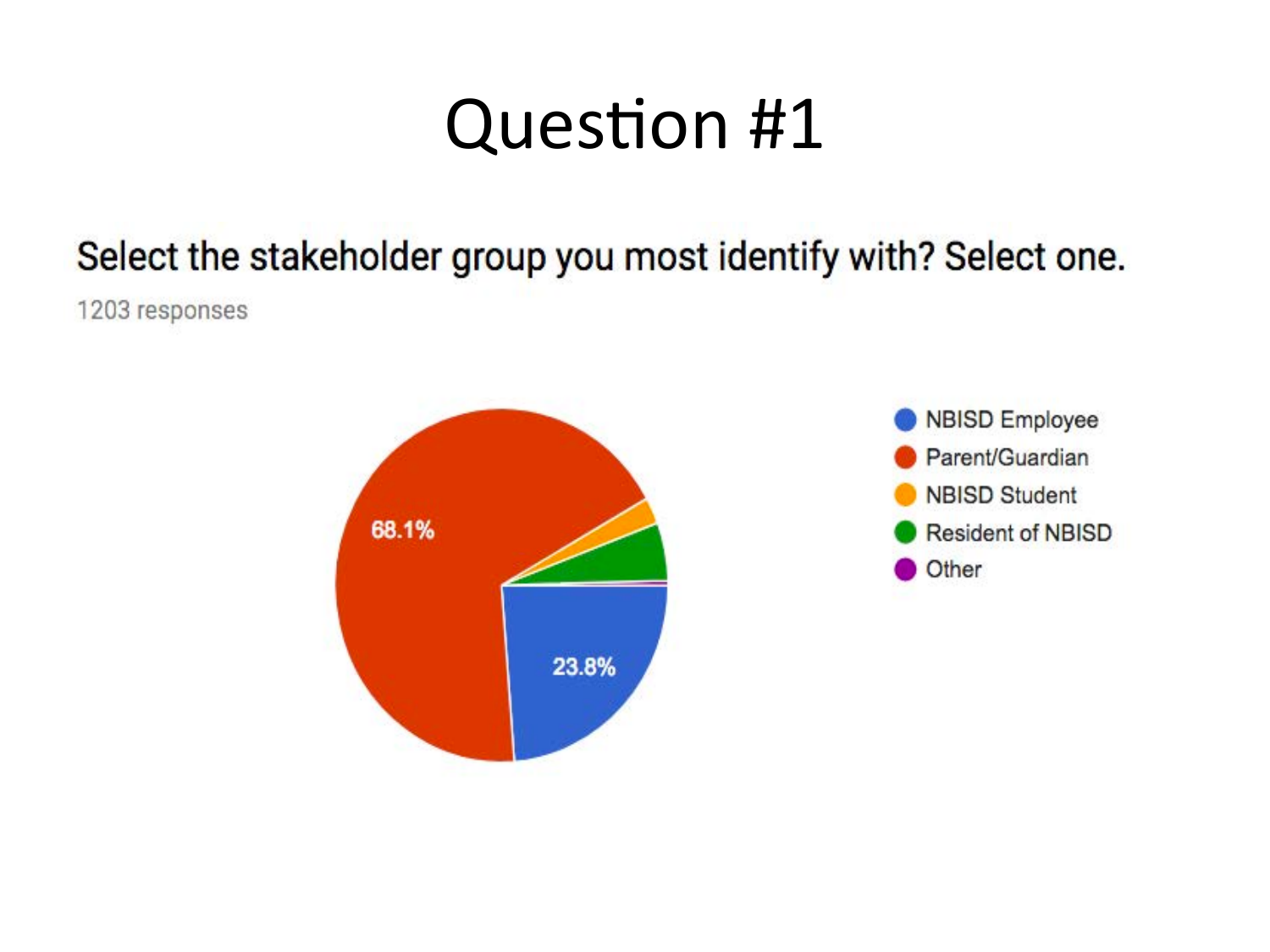### Question  $#1$  – Summary

"Select the stakeholder group you most identify with?"

- 8169 (68.1%) are a "Parent/Guardian"
- 286 (23.8%) are "NBISD employees"
- 64 (5.3%) are "Residents of NBISD"
- 29 (2.4%) are "NBISD Students"
- 5 (0.4%) respondents are "Other"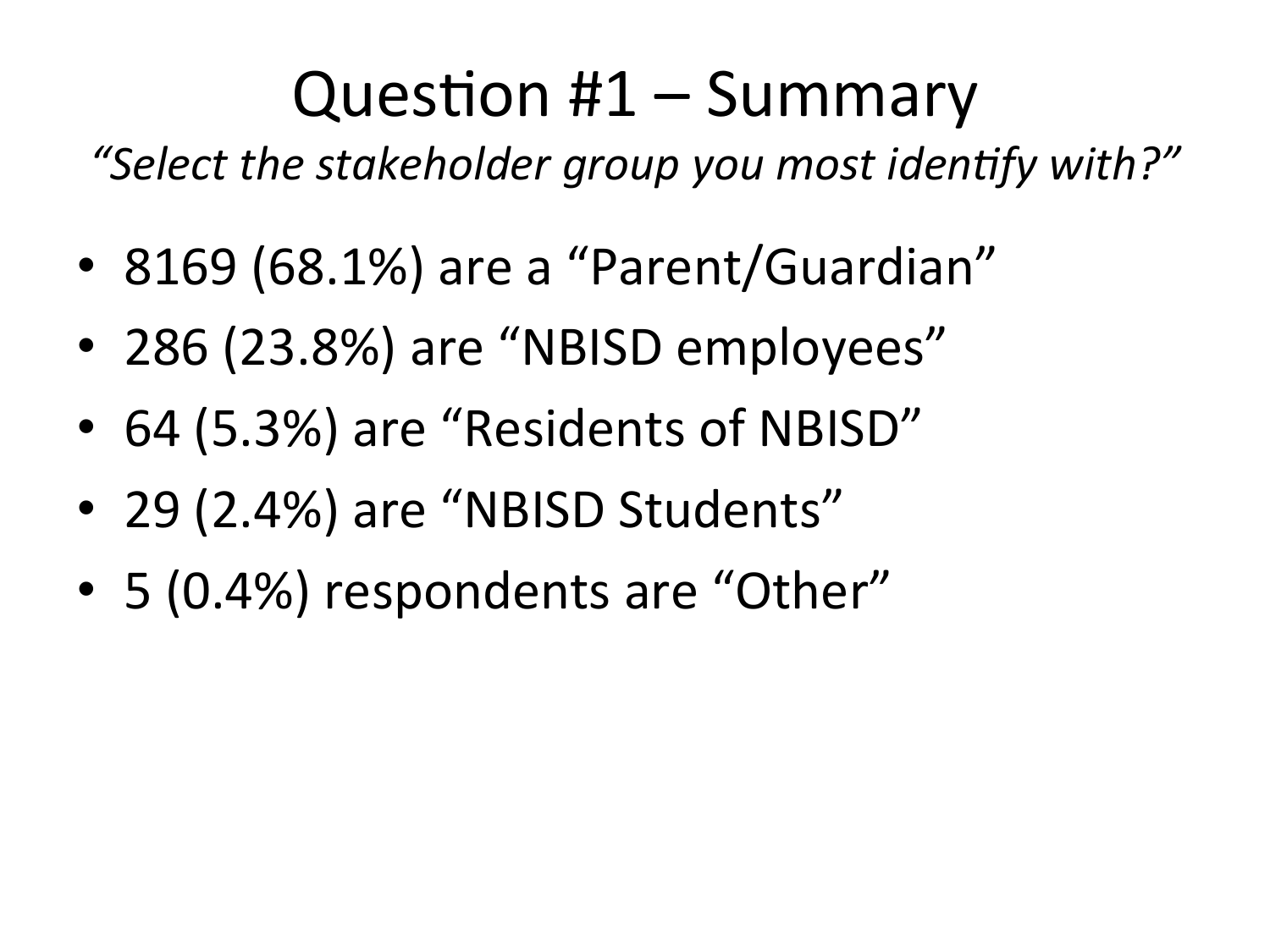What campus level does your student(s) currently attend? Please check all the boxes that apply.

1203 responses

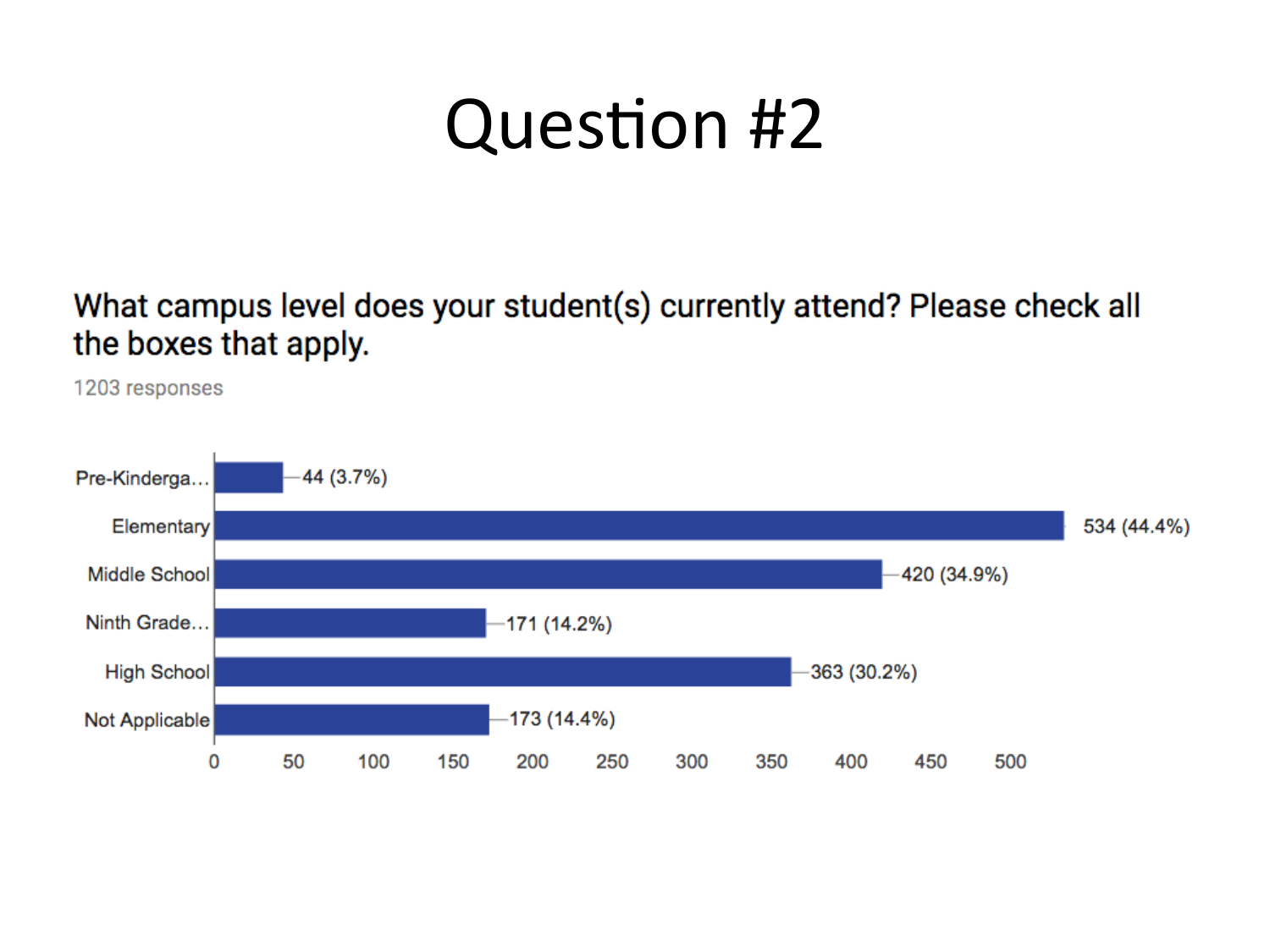#### Question  $#2$  – Summary

"What campus level does your student(s) currently attend?"

- 534 (44.4%) are "Elementary" parents
- 420 (34.9%) are "Middle School" parents
- 363 (30.2%) are "High School" parents
- 173 (14.4%) responded "Not Applicable"
- 171 (14.2%) are "Ninth Grade Center" parents
- 44 (3.7%) are "Pre-Kindergarten" parents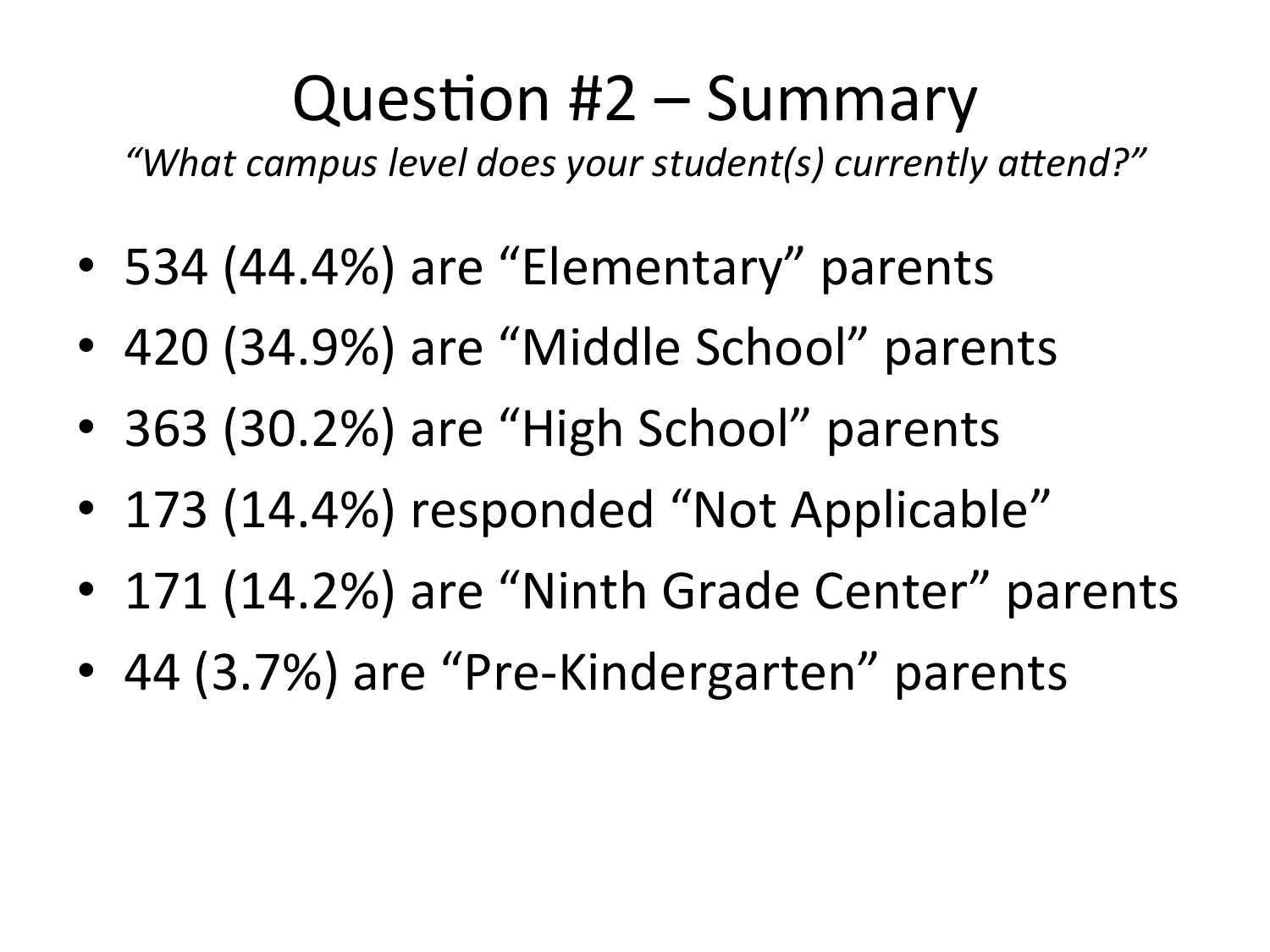#### How long have you lived in New Braunfels ISD? Check the appropriate box:

1203 responses



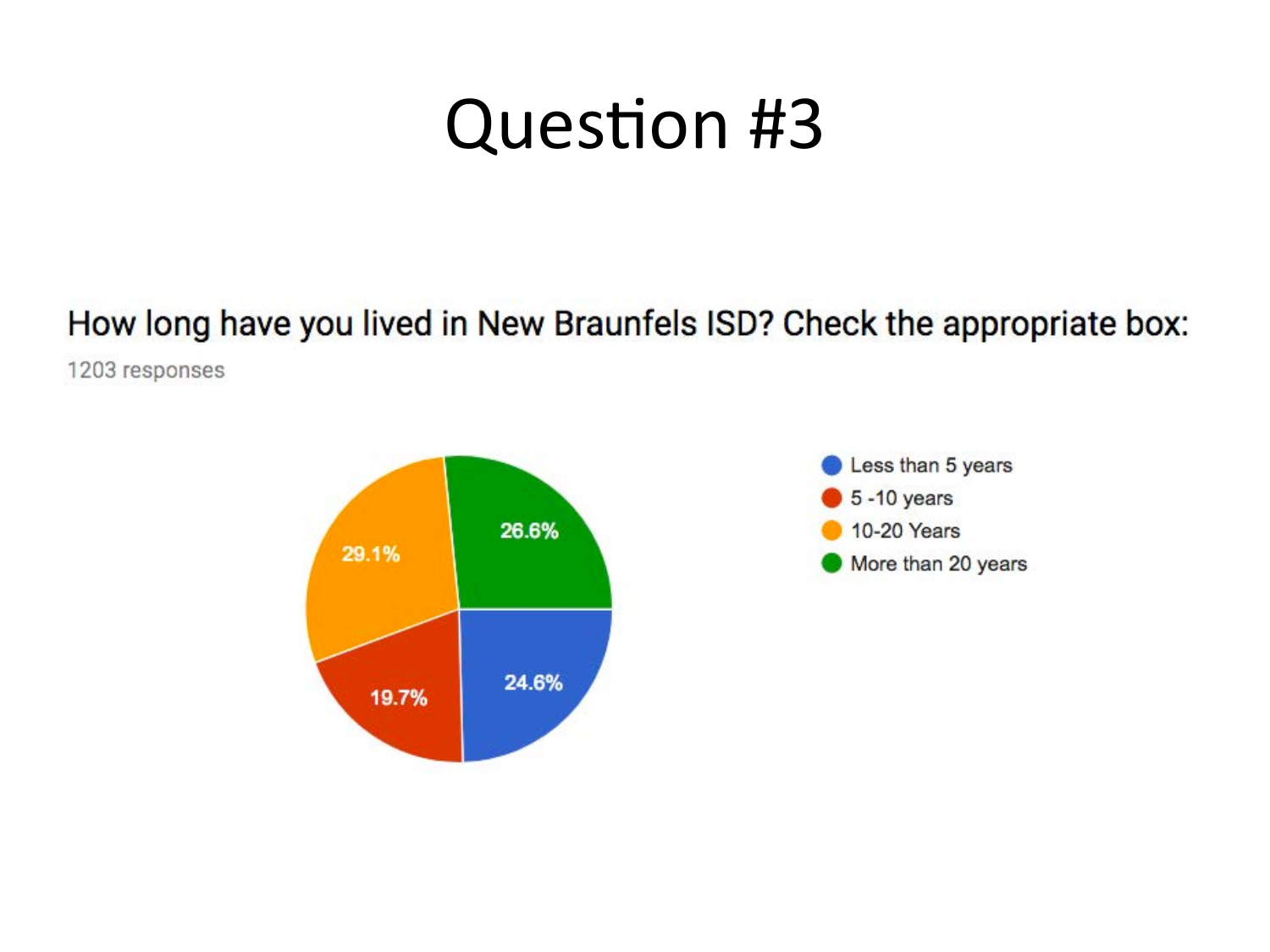Question  $#3$  – Summary *"How long have you lived in NBISD?"* 

- 350 (29.1%) "10-20 Years"
- 320  $(26.6%)$ "More than 20 Years"
- 296 (24.6%) "Less than 5 Years"
- 237 (19.7%) "5-10 Years"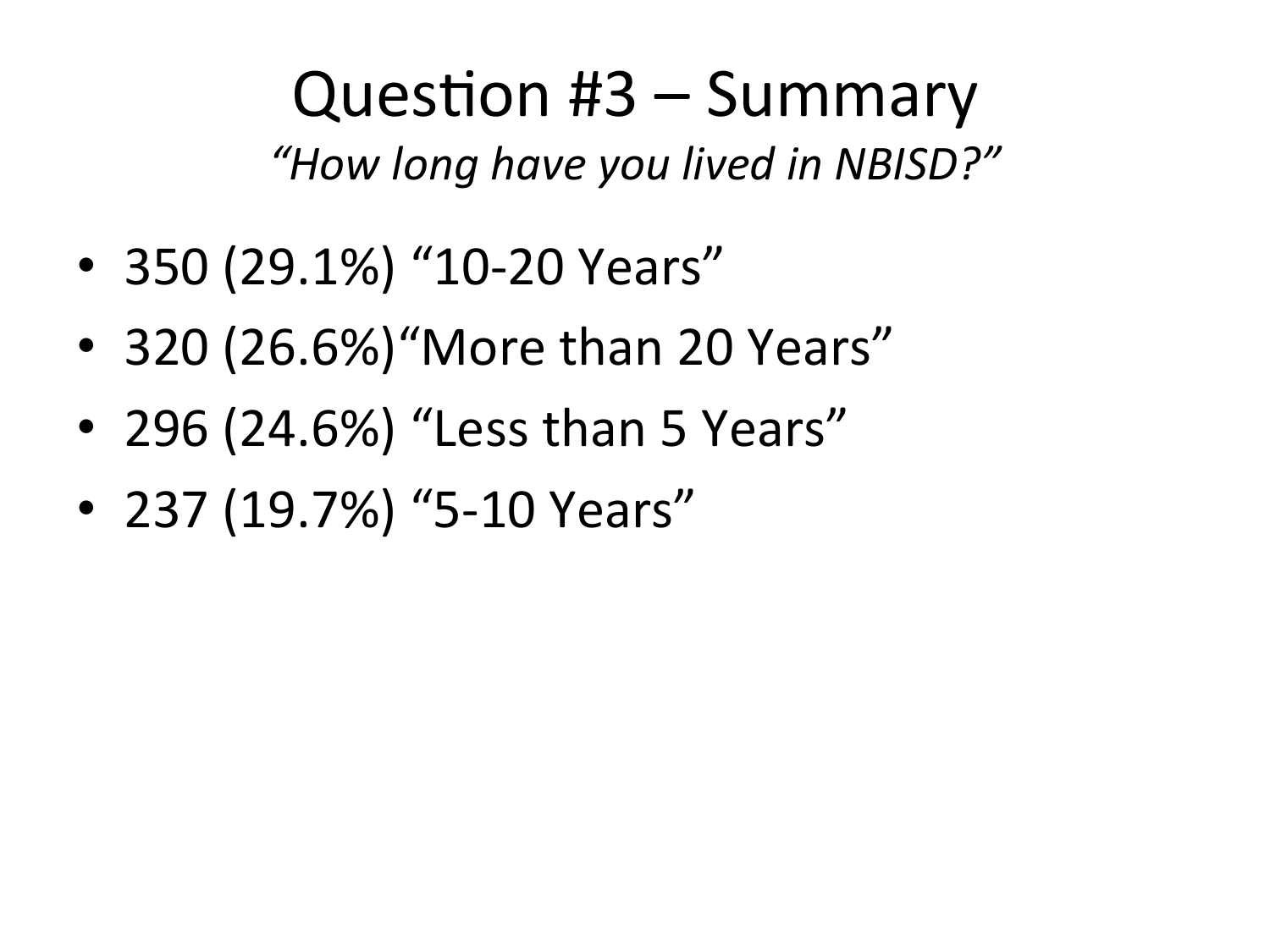Please specify how important each of the following statements are to you regarding FUTURE HIGH SCHOOL FACILITIES. Please make one selection per line.

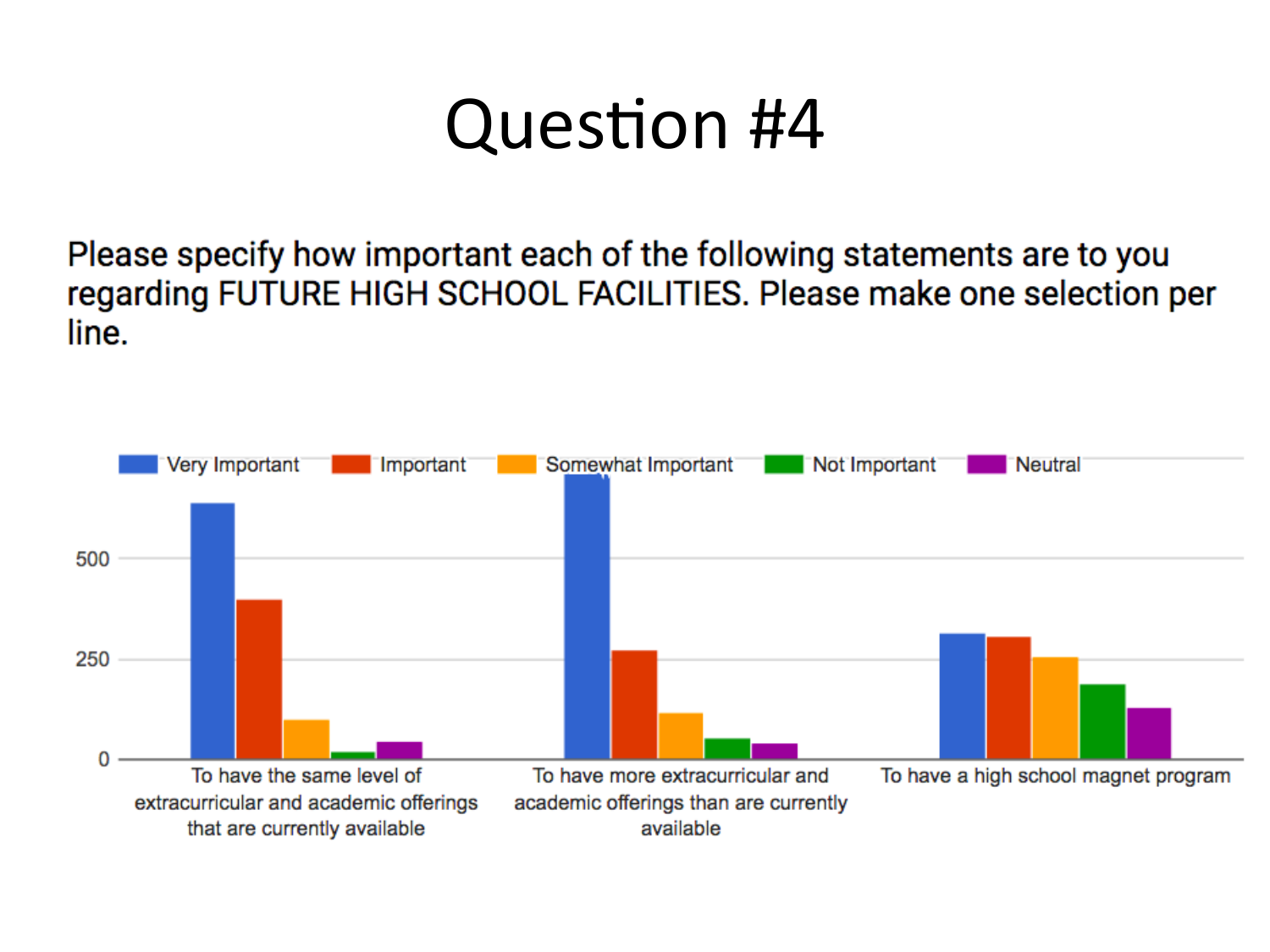# Question  $#4$  – Part A Summary

*"To have the same level of extracurricular and*  academic offerings that are currently available."

- 641 (53.3%) responded "Very Important"
- 398 (33.1%) responded "Important"
- 99 (8.2%) responded "Somewhat Important"
- 45 (3.7%) responded "Not Important"
- 20 (1.7%) responded "Neutral"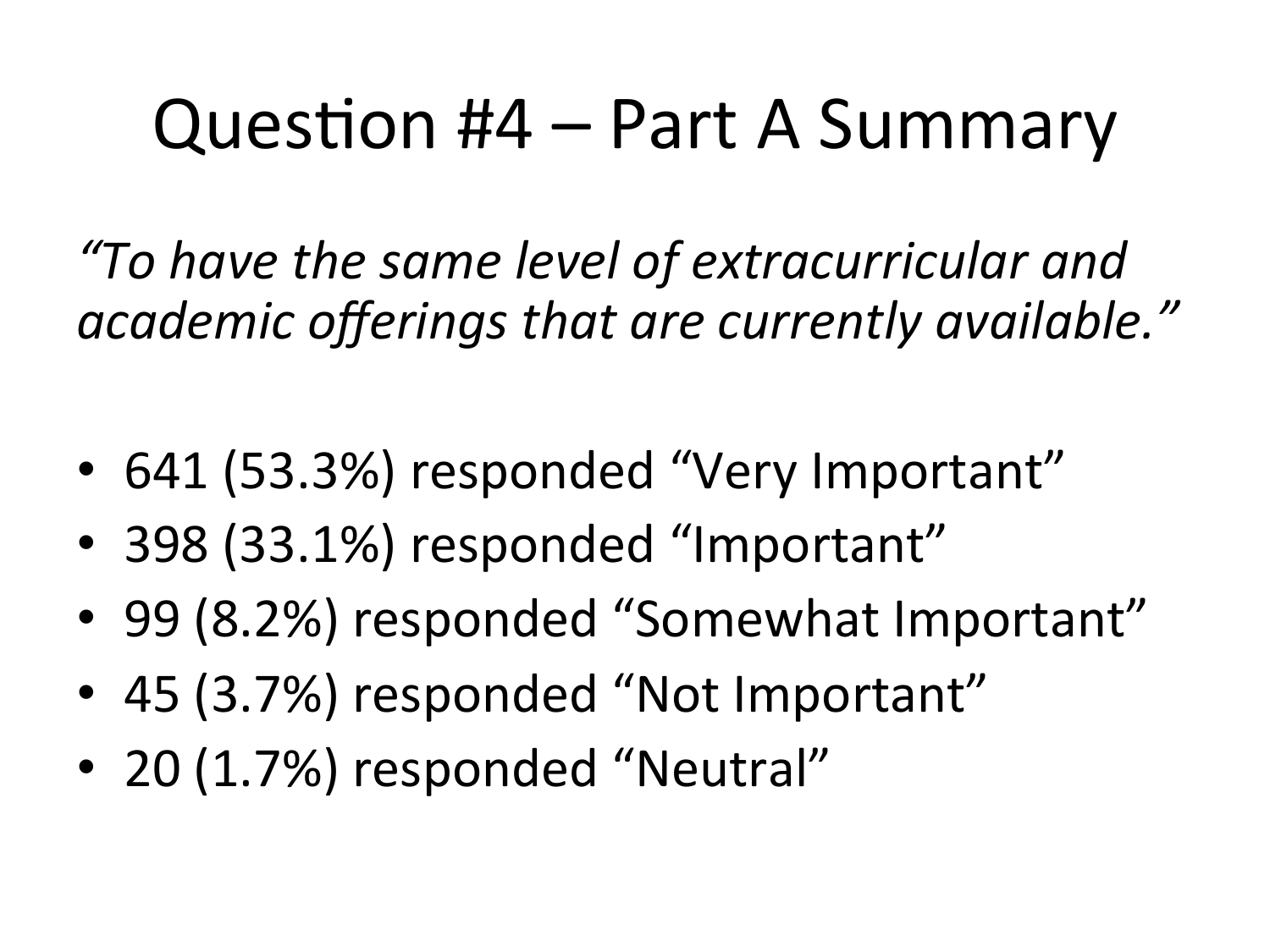# Question  $#4$  – Part B Summary

*"To have more extracurricular and academic offerings that are currently available.* 

- 715 (59.4%) responded "Very Important"
- 272 (22.6%) responded "Important"
- 119 (9.9%) responded "Somewhat Important"
- 55 (4.6%) responded "Not Important"
- 42 (3.5%) responded "Neutral"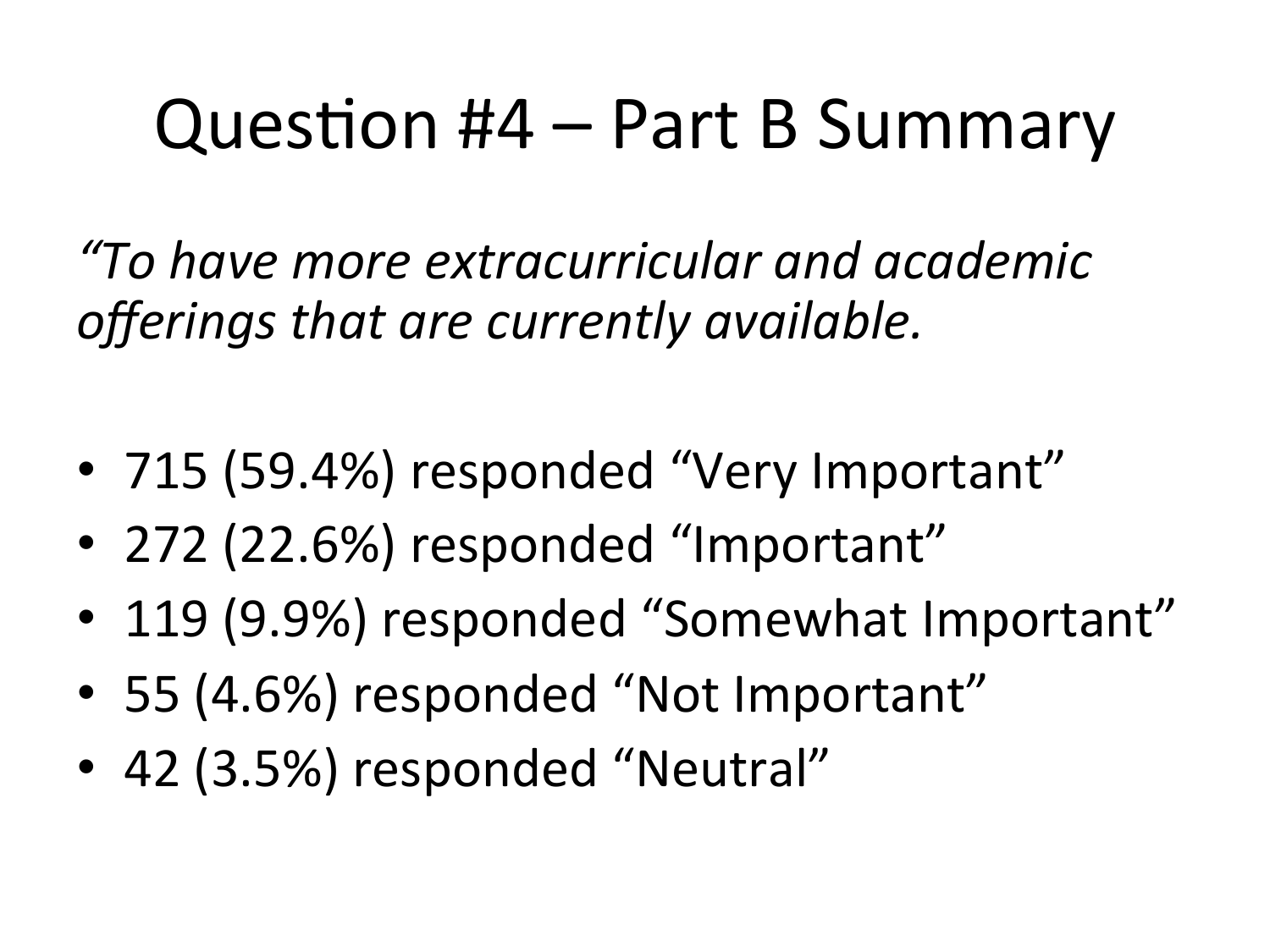# Question #4 – Part C Summary

*"To have a high school magnet program."* 

- 317 (26.4%) responded "Very Important"
- 307 (25.5%) responded "Important"
- 258 (21.4%) responded "Somewhat Important"
- 190 (15.8%) responded "Not Important"
- 131 (10.9%) responded "Neutral"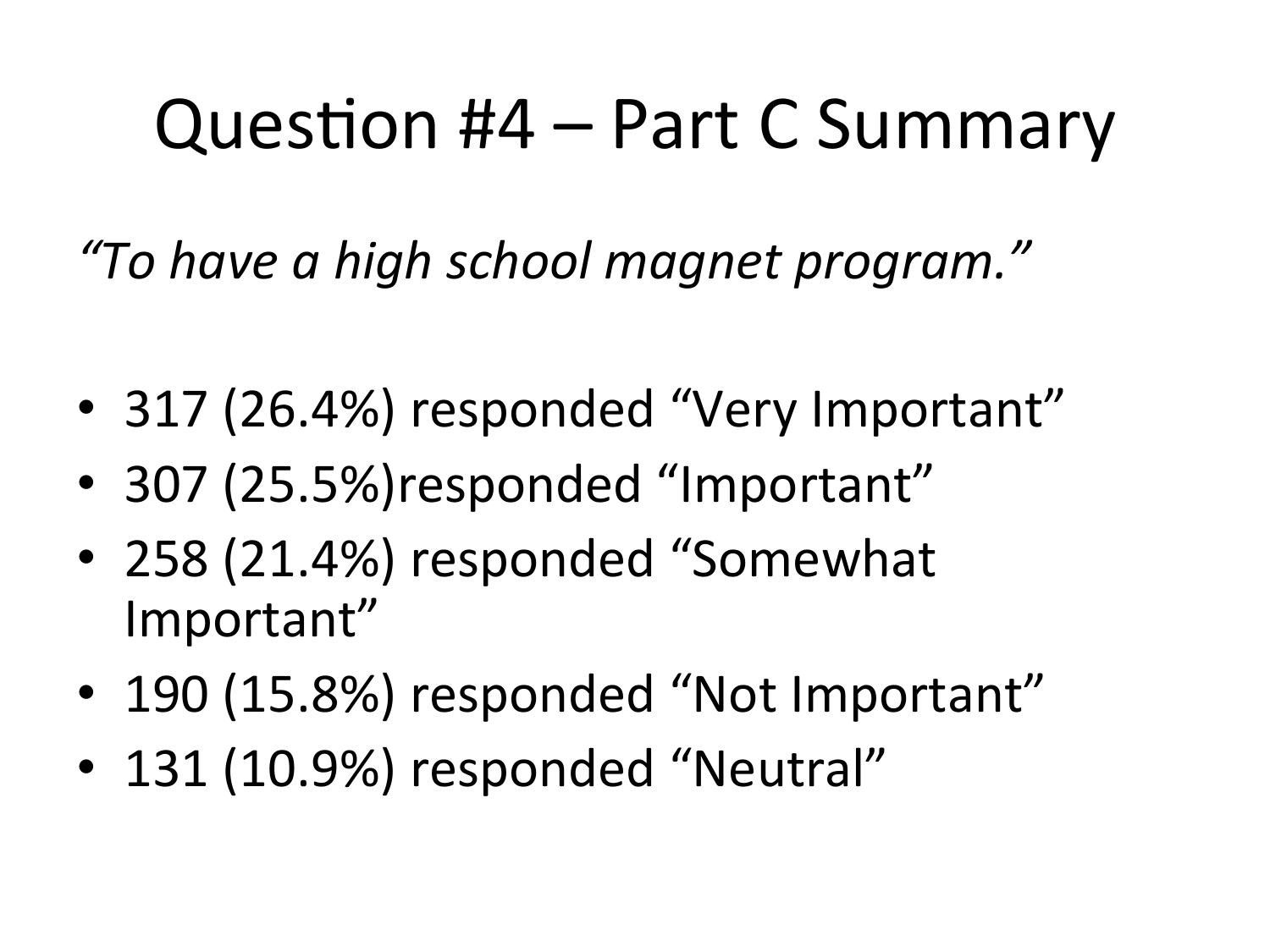Please rank your preference for the GRADE-LEVEL CONFIGURATION of a HIGH SCHOOL with 1 being the most favorable and 3 being the least favorable.

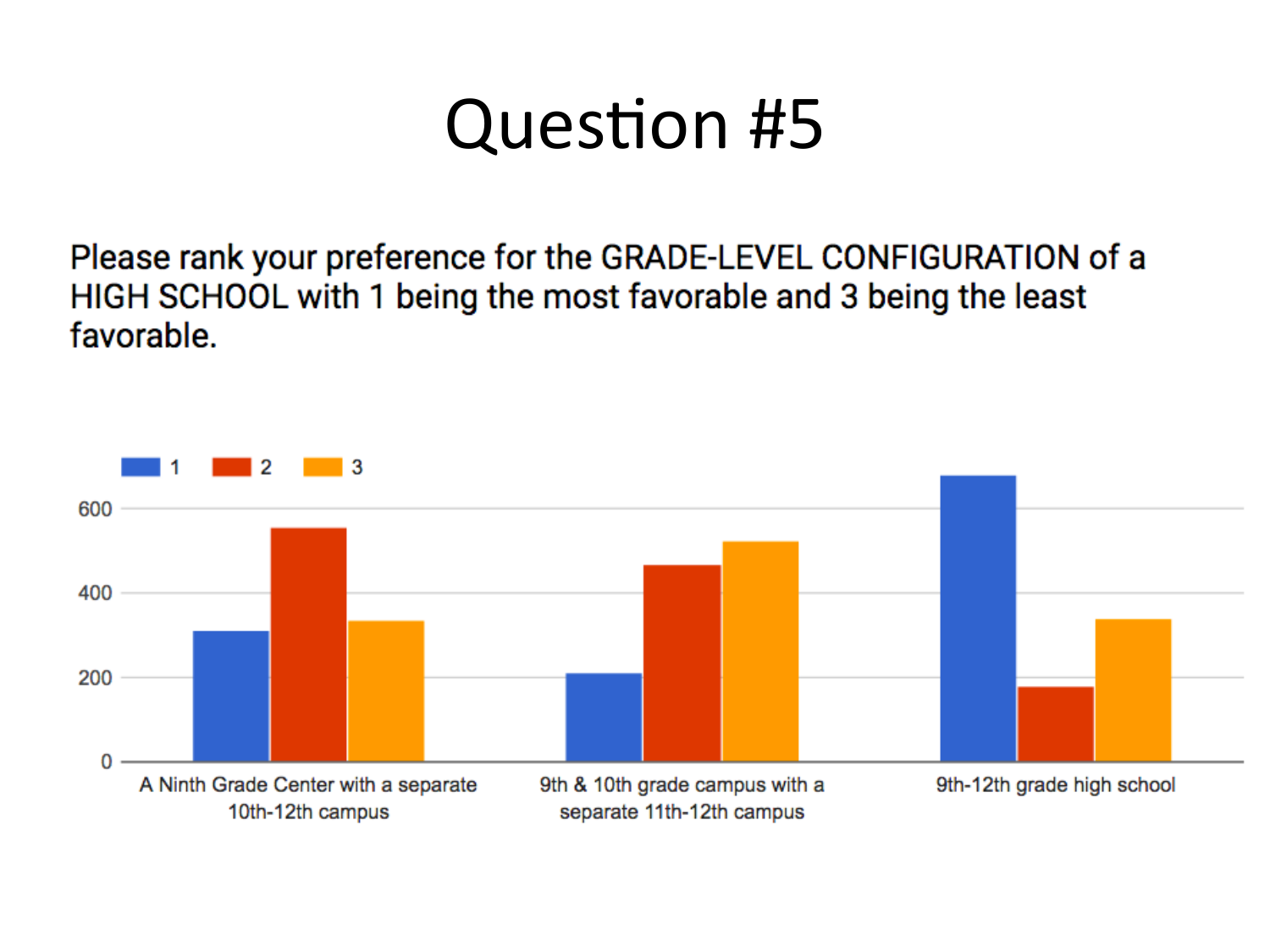#### Question  $#5$  – Part A Summary

*"Please rank your preference for the Grade-Level*  **Configuration of a High School."** 

A Ninth Grade Center with a separate 10<sup>th</sup>-12<sup>th</sup> campus: 

- 555 (46.1%) responded as their " $2<sup>nd</sup>$ " choice
- 337 (28%) responded as their "3 $rd$ " choice
- 311 (25.9%) responded as their " $1<sup>st</sup>$ " choice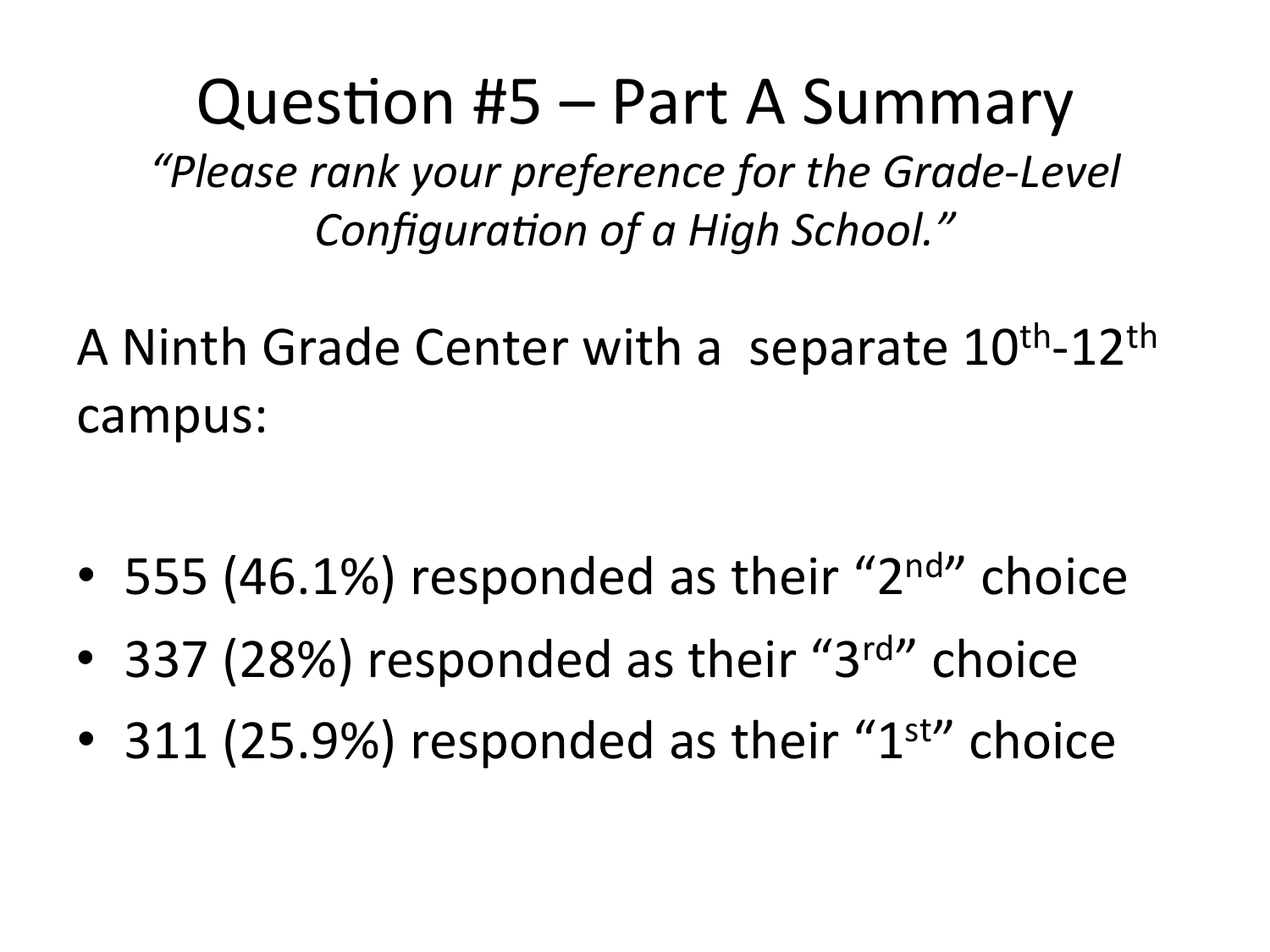#### Question  $#5$  – Part B Summary

*"Please rank your preference for the Grade-Level*  **Configuration of a High School."** 

 $9<sup>th</sup>$  & 10<sup>th</sup> grade campus with a separate  $11<sup>th</sup> - 12<sup>th</sup>$  campus:

- 524 (43.6%) responded as their "3rd" choice
- 467 (38.8%) responded as their " $2<sup>nd</sup>$ " choice
- 212 (17.6%) responded as their " $1<sup>st</sup>$ " choice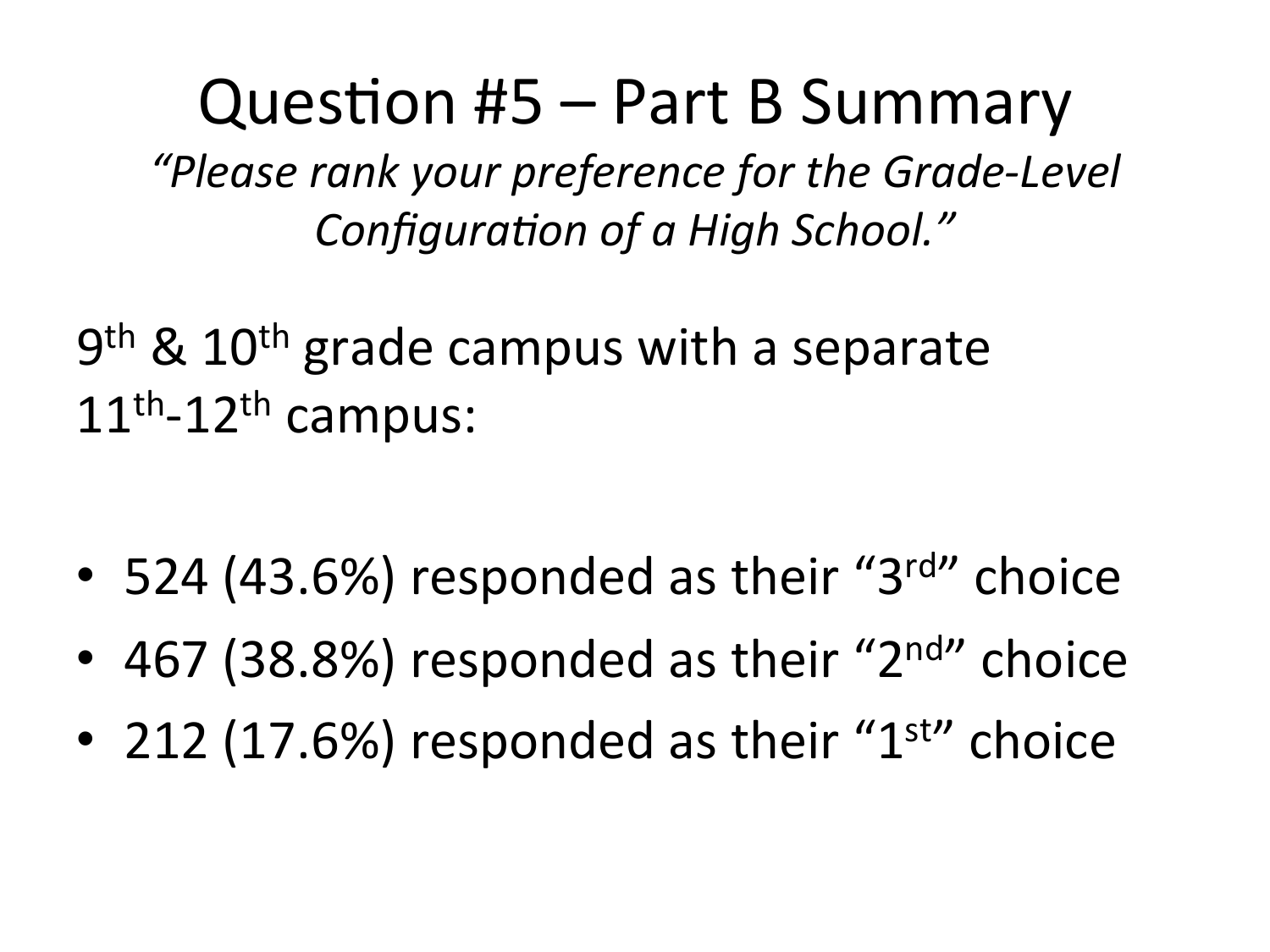Question #5 – Part C Summary

*"Please rank your preference for the Grade-Level*  **Configuration of a High School."** 

 $9<sup>th</sup>$ -12<sup>th</sup> grade high school:

- 680 (56.5%) responded as their " $1<sup>st</sup>$ " choice
- 342 (28.4%) responded as their "3rd" choice
- 181 (15.1%) responded as their " $2<sup>nd</sup>$ " choice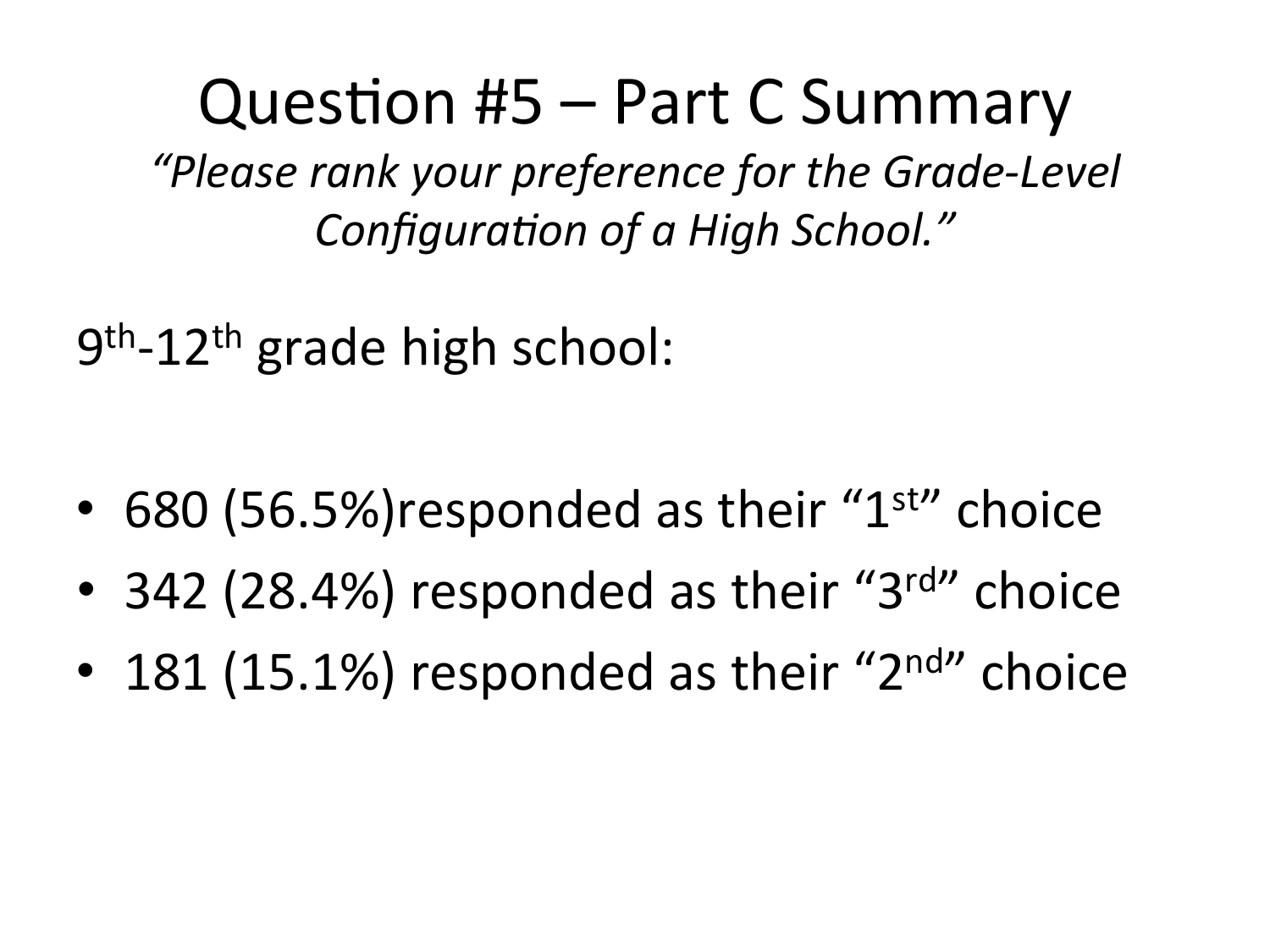#### Question  $#5 -$  Summary

*"Please rank your preference for the Grade-Level*  **Configuration of a High School."** 

| <b>Ranked 1st</b>                 | <b>Ranked 2nd</b>                                                                       | <b>Ranked 3rd</b>                                                                   |
|-----------------------------------|-----------------------------------------------------------------------------------------|-------------------------------------------------------------------------------------|
| $9th - 12th$ grade<br>high school | A Ninth Grade<br>Center with a<br>separate<br>10 <sup>th</sup> -12 <sup>th</sup> campus | $9th$ & 10 <sup>th</sup> grade<br>campus with a<br>separate<br>$11th - 12th$ campus |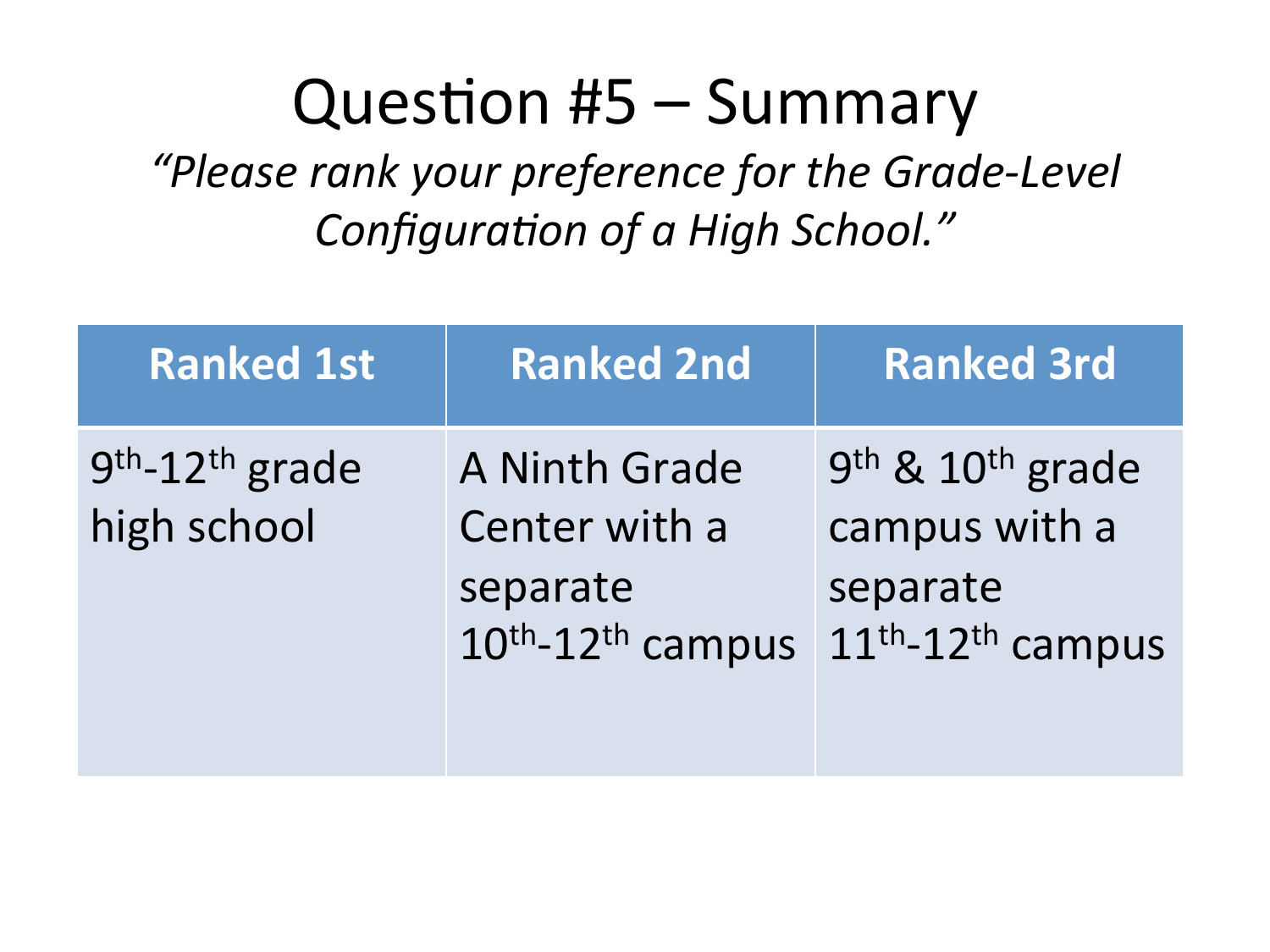Please rank your preference for the ENROLLMENT SIZE of a HIGH SCHOOL with 1 being the most favorable and 3 being the least favorable.

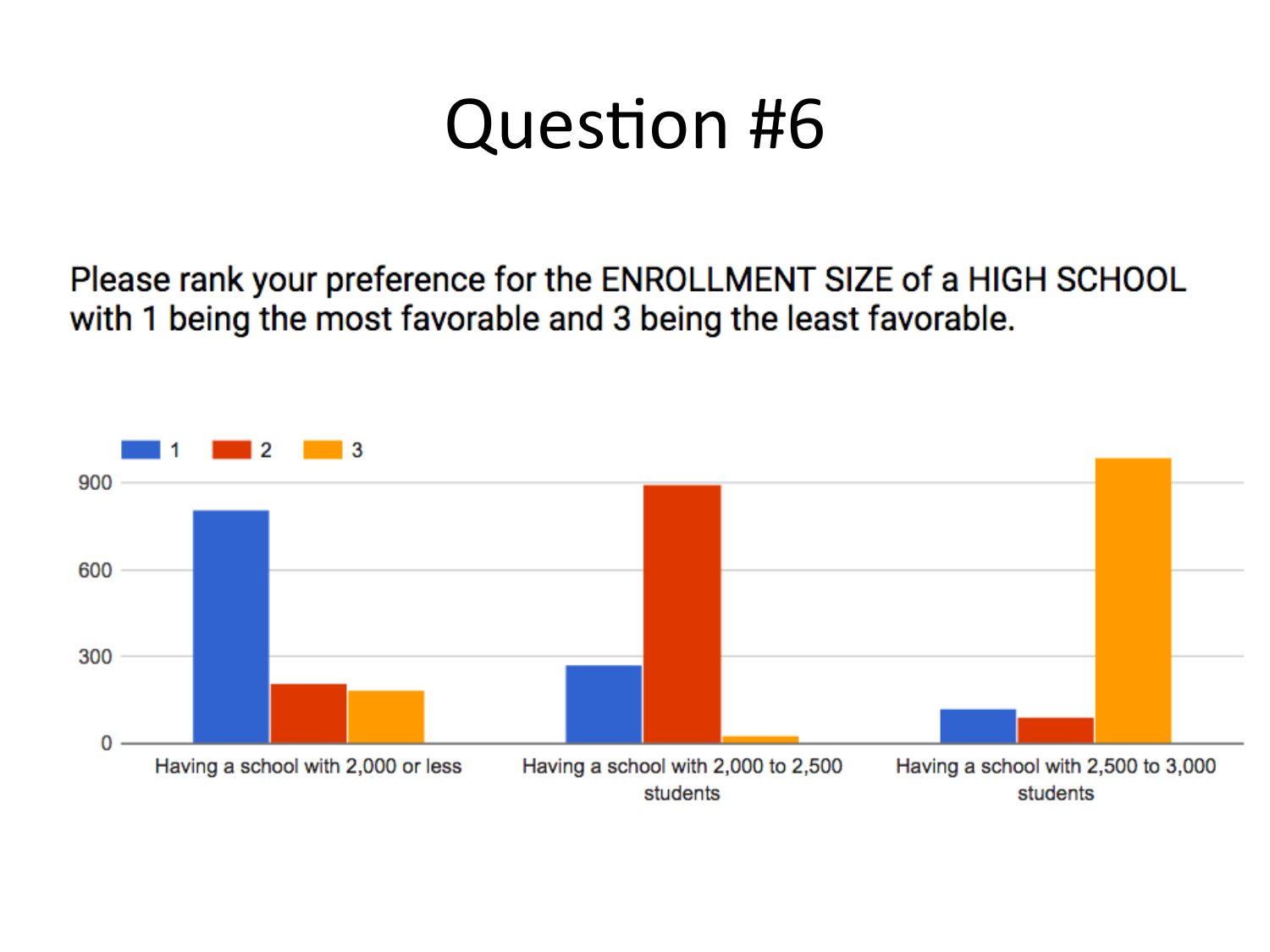Question  $#6$  – Part A Summary *"Please rank your preference for the Enrollment Size of a High School."* 

Having a school with 2,000 or less:

- 806 (67%) responded as their " $1<sup>st</sup>$ " choice
- 211 (17.5) responded as their " $2<sup>nd</sup>$ " choice
- 186 (15.5) responded as their " $3^{\text{rd}}$ " choice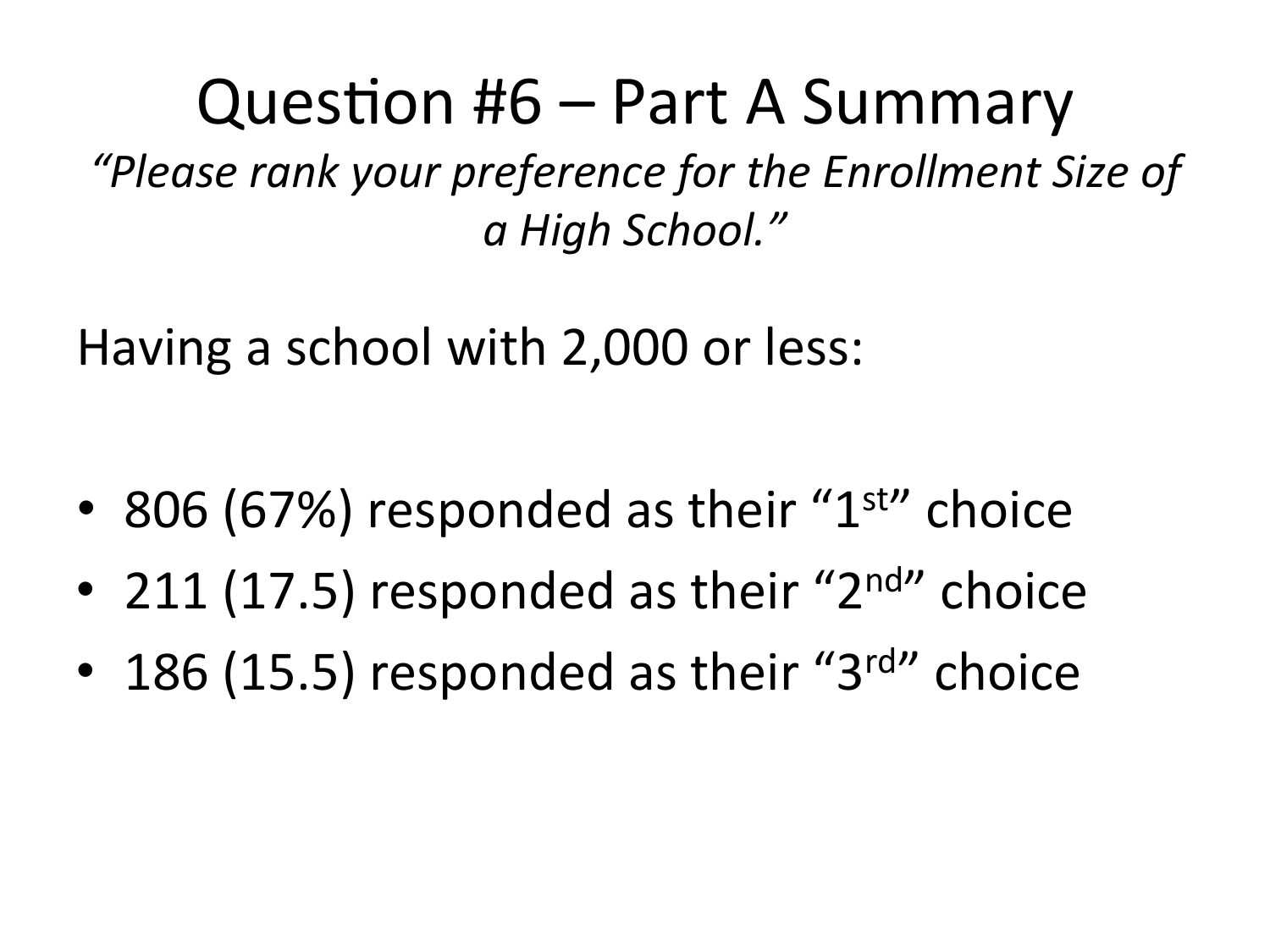Question  $#6$  – Part B Summary *"Please rank your preference for the Enrollment Size of a High School."* 

Having a school with 2,000 to 2,500 students:

- 898 (74.6%) responded as their " $2<sup>nd</sup>$ " choice
- 276 (23%) responded as their " $1<sup>st</sup>$ " choice
- 29 (2.4%) responded as their " $3^{\text{rd}}$ " choice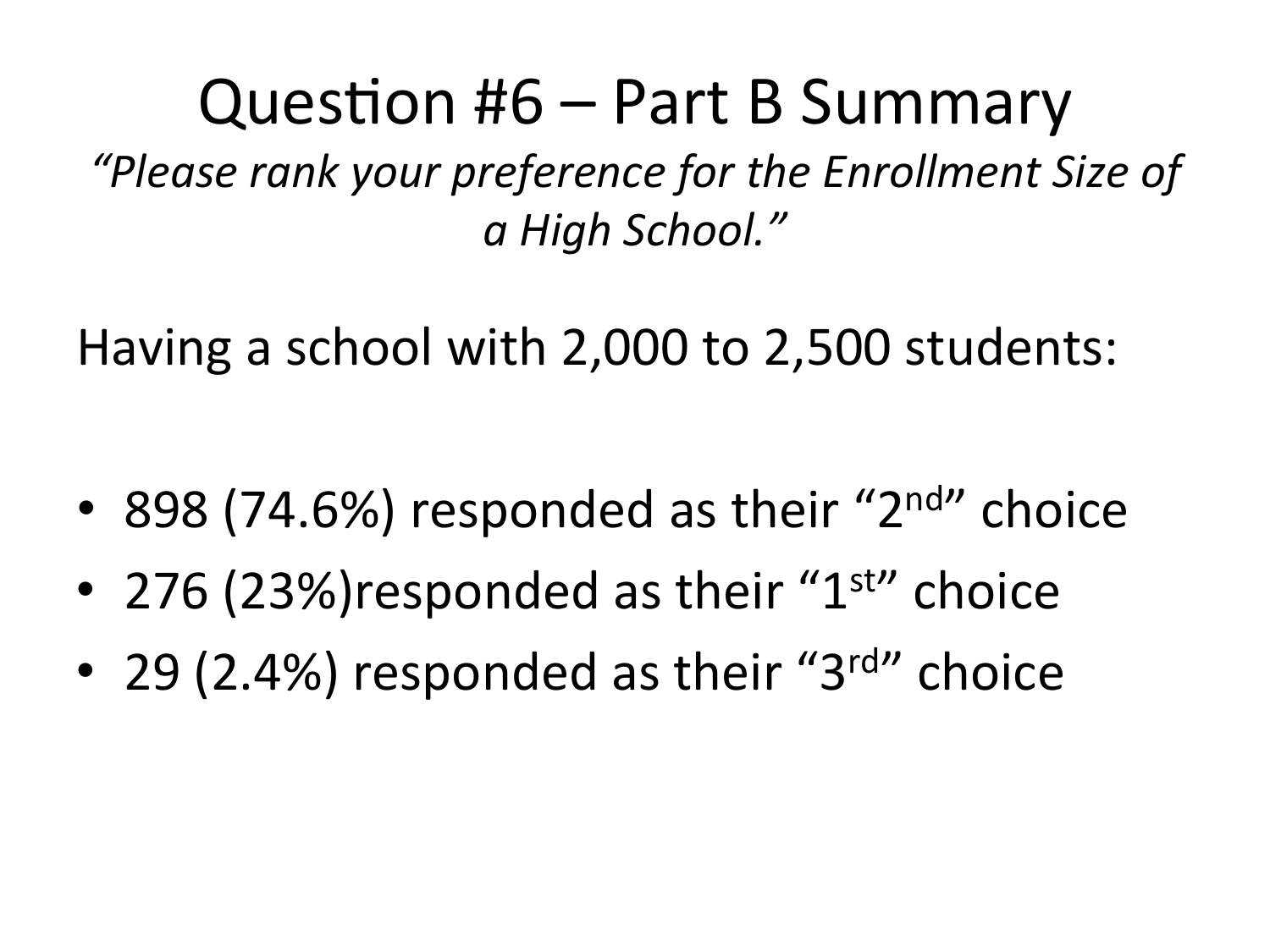Question  $#6$  – Part C Summary *"Please rank your preference for the Enrollment Size of a High School."* 

Having a school with 2,500 to 3,000 students:

- 988 (82.1%) responded as their " $3^{\text{rd}}$ " choice
- 121 (10.1%) responded as their " $1<sup>st</sup>$ " choice
- 94 (7.8%) responded as their " $2<sup>nd</sup>$ " choice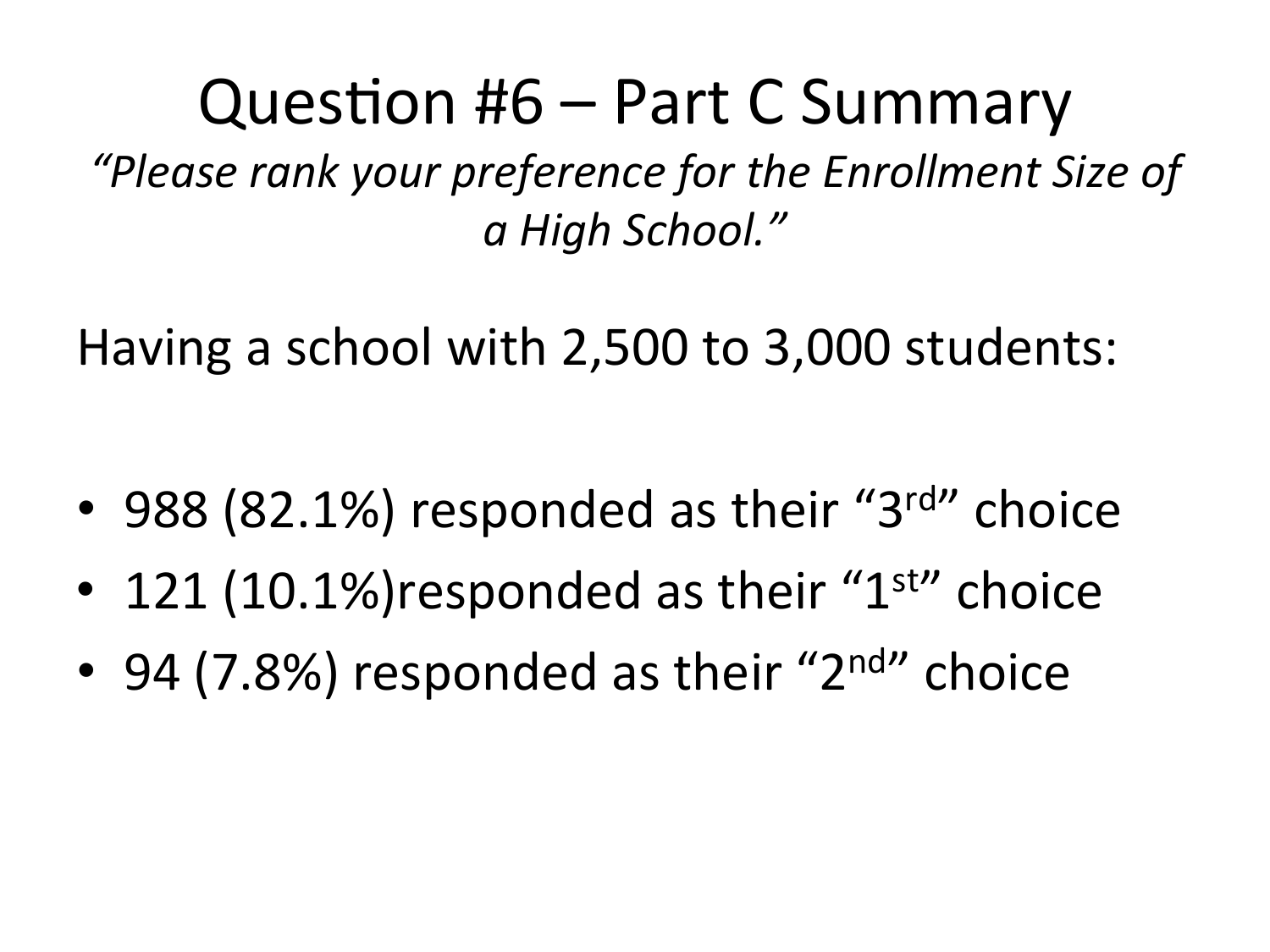#### Question  $#6$  – Summary

*"Please rank your preference for the Enrollment Size of a High School."* 

| <b>Ranked 1st</b> | <b>Ranked 2nd</b> | <b>Ranked 3rd</b> |
|-------------------|-------------------|-------------------|
| Having a school   | Having a school   | Having a school   |
| with 2,000 or     | with 2,000 to     | with 2,500 to     |
| less              | 2,500 students    | 3,000 students    |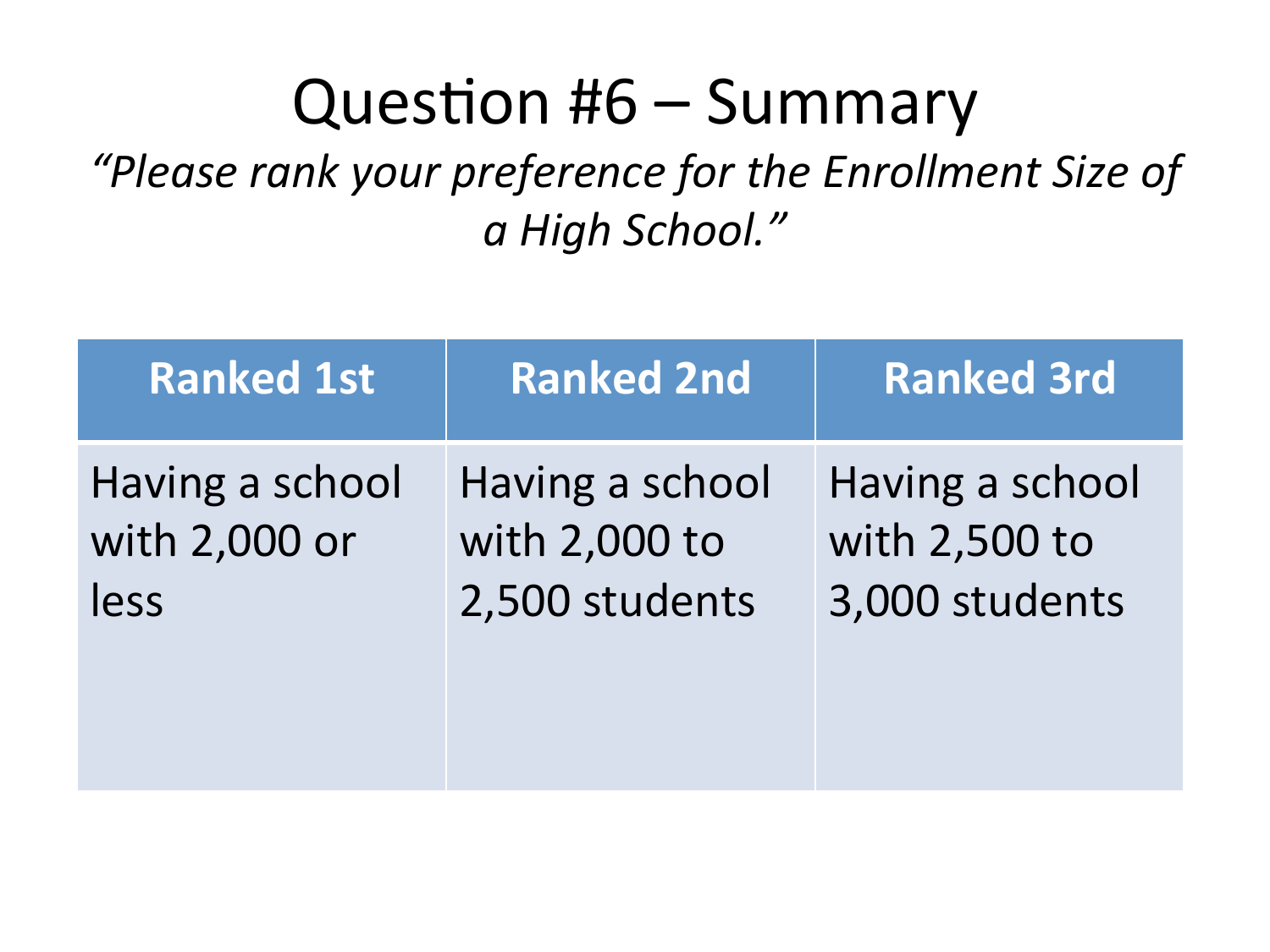Please rank your preference for the NUMBER OF HIGH SCHOOLS with 1 being the most favorable and 3 being the least favorable. NOTE: NBISD is projected to have 6,000+ HIGH SCHOOL students at full build-out.

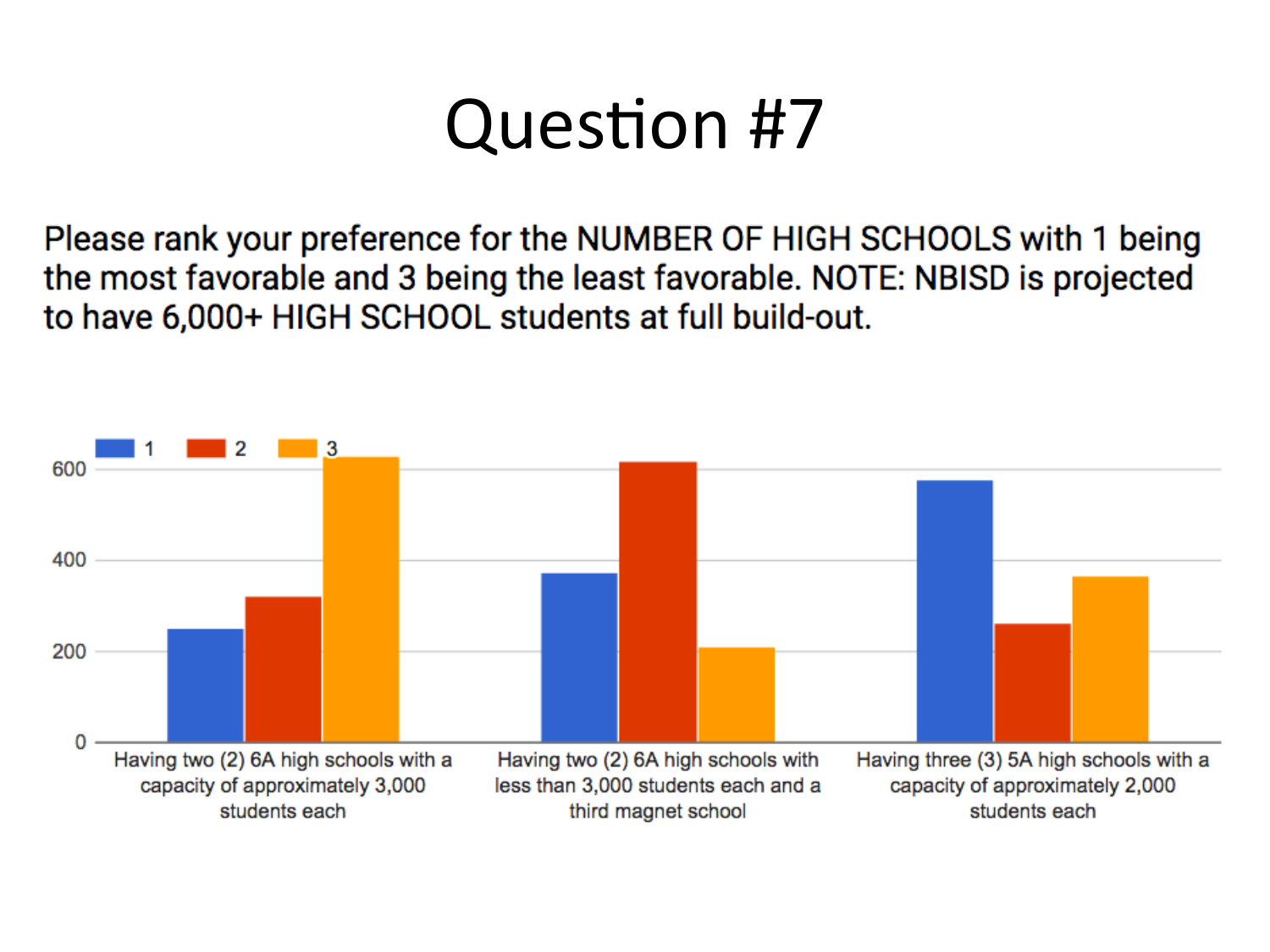#### Question  $#7$  – Part A Summary *"Please rank your preference for the Number of High Schools."*

Having two  $(2)$  6A high schools with a capacity of approximately 3,000 students each:

- 628 (52.2%) responded as their "3rd" choice
- 323 (26.8%) responded as their " $2<sup>nd</sup>$ " choice
- 252 (21%) responded as their " $1<sup>st</sup>$ " choice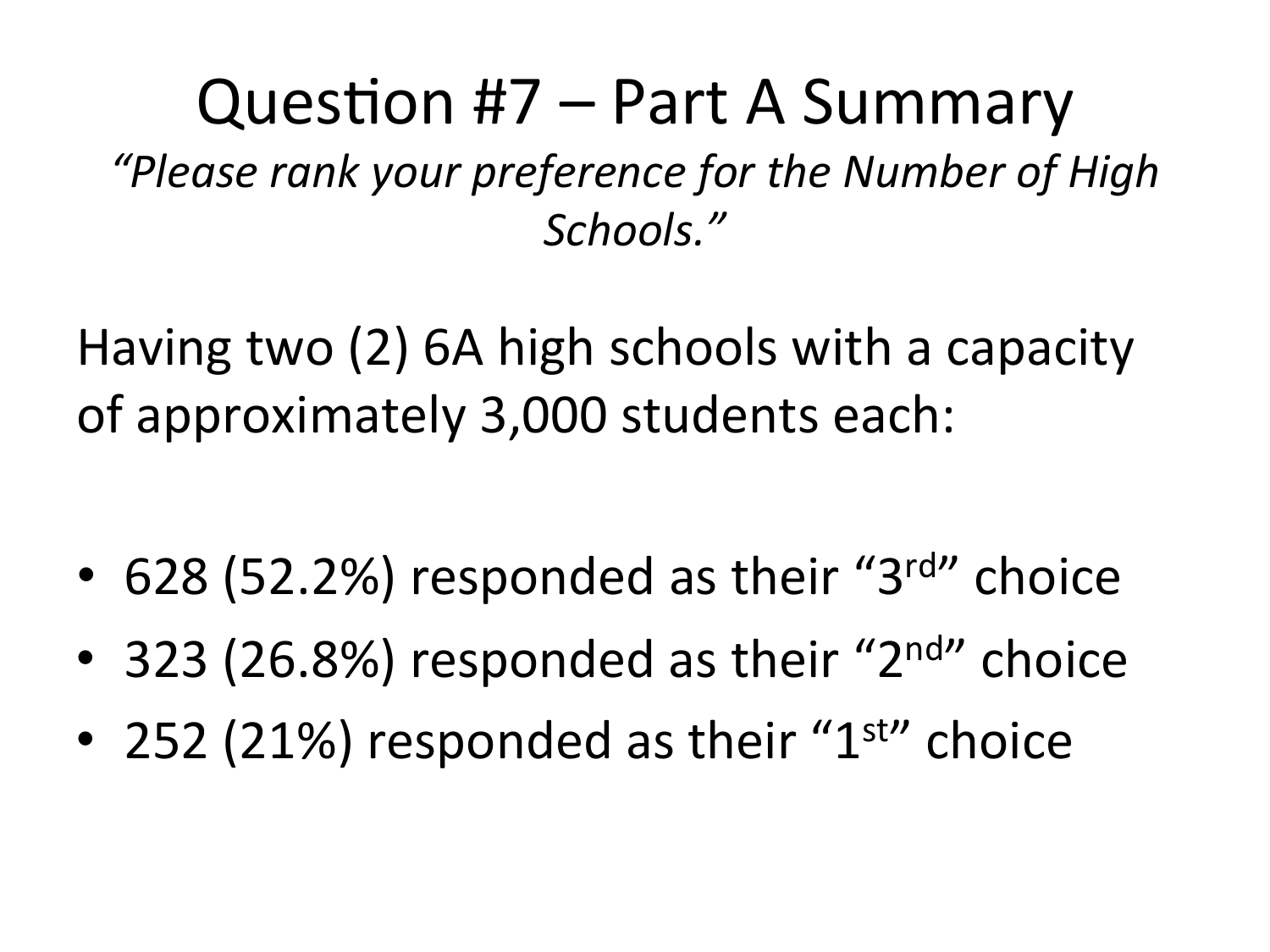#### Question  $#7$  – Part B Summary *"Please rank your preference for the Number of High Schools."*

Having two (2) 6A high schools with less than 3,000 students each and a third magnet school:

- 617 (51.3%) responded as their " $2<sup>nd</sup>$ " choice
- 375 (31.2%) responded as their " $1<sup>st</sup>$ " choice
- 211 (17.5%) responded as their "3 $rd$ " choice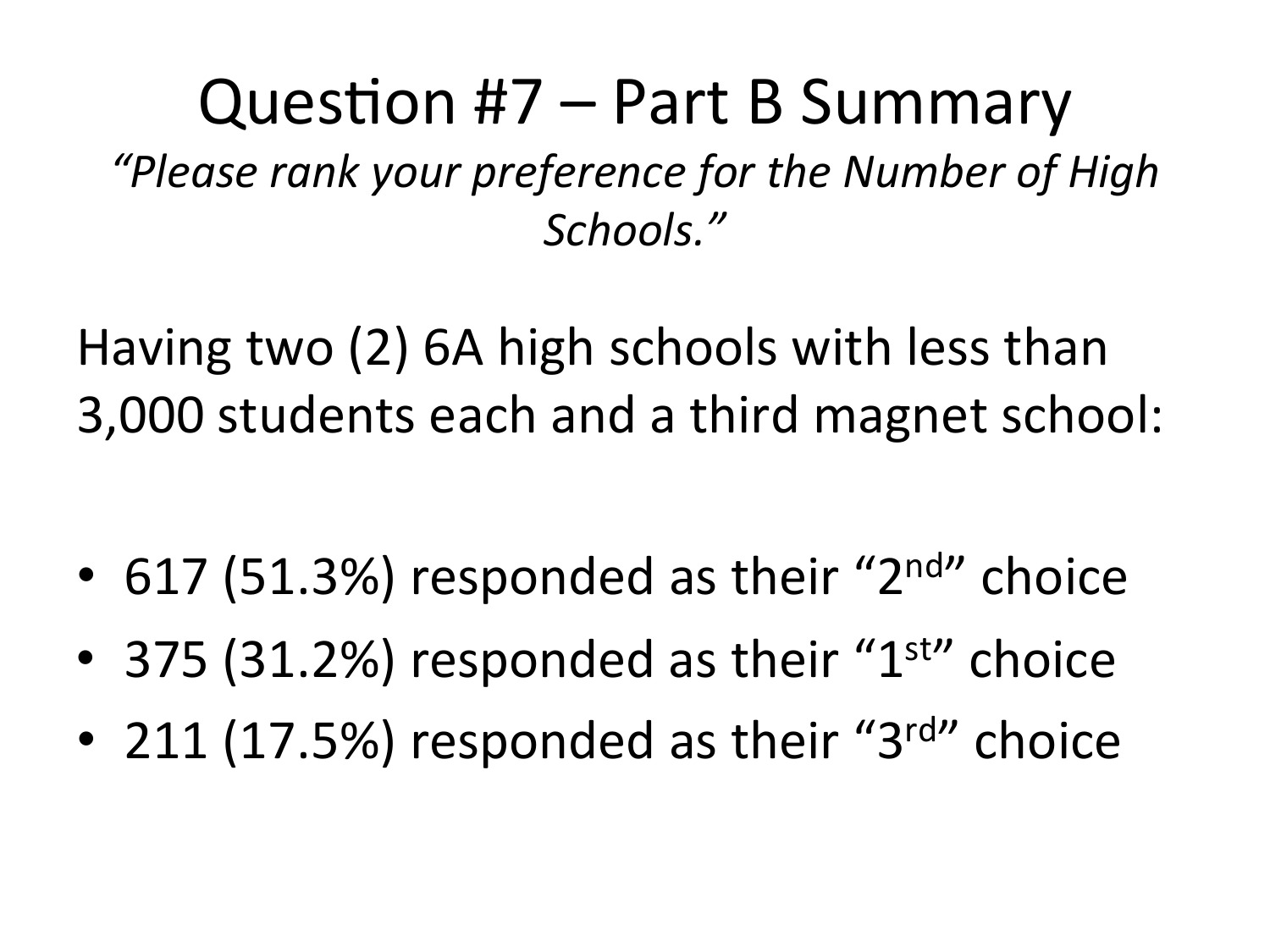#### Question  $#7$  – Part C Summary *"Please rank your preference for the Number of High Schools."*

Having three (3) 5A high schools with a capacity of approximately 2,000 students each:

- 576 (47.9%) responded as their "1st choice
- 364 (30.2%) responded as their "3 $rd$ " choice
- 263 (21.9%) responded as their " $2<sup>nd</sup>$ " choice